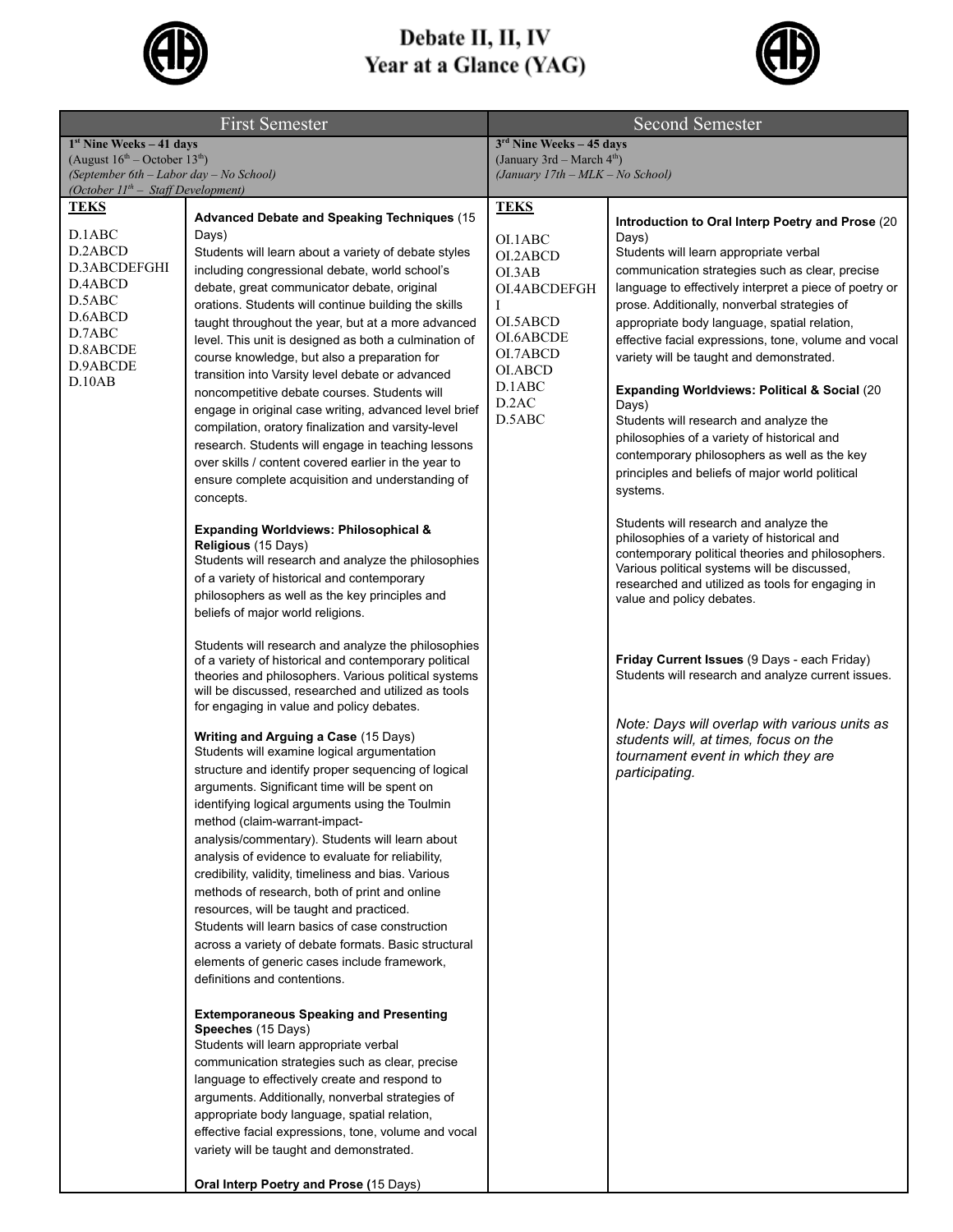| r |
|---|
|---|



|                                                                | Students will learn appropriate verbal<br>communication strategies such as clear, precise<br>language to effectively interpret a piece of poetry or<br>prose. Additionally, nonverbal strategies of<br>appropriate body language, spatial relation,<br>effective facial expressions, tone, volume and vocal<br>variety will be taught and demonstrated.<br>Friday Current Issues (8 Days - each Friday)<br>Students will research and analyze current issues. |                                                                                         |                                                                                                       |
|----------------------------------------------------------------|---------------------------------------------------------------------------------------------------------------------------------------------------------------------------------------------------------------------------------------------------------------------------------------------------------------------------------------------------------------------------------------------------------------------------------------------------------------|-----------------------------------------------------------------------------------------|-------------------------------------------------------------------------------------------------------|
|                                                                | Note: Days will overlap with various units as<br>students will, at times, focus on the<br>tournament event in which they are<br>participating.                                                                                                                                                                                                                                                                                                                |                                                                                         |                                                                                                       |
| $2nd$ Nine Weeks – 43 days<br>(October $14th$ – December 17th) |                                                                                                                                                                                                                                                                                                                                                                                                                                                               | $4th$ Nine Weeks – 51 days<br>(March $7h - May 11rd$ )                                  |                                                                                                       |
| (November $22^{th} - 26^{th} -$ Thanksgiving Break)            |                                                                                                                                                                                                                                                                                                                                                                                                                                                               | (April 8th - Good Friday - No School)                                                   |                                                                                                       |
|                                                                | (December 20th - December 31st - Holiday Break)                                                                                                                                                                                                                                                                                                                                                                                                               | (April 15th - Battle of Flowers - No School)<br>$(May 30th - Memorial Dav - No School)$ |                                                                                                       |
| <b>TEKS</b>                                                    |                                                                                                                                                                                                                                                                                                                                                                                                                                                               | <b>TEKS</b>                                                                             |                                                                                                       |
|                                                                | <b>Expanding Worldviews: Political &amp; Social (15</b>                                                                                                                                                                                                                                                                                                                                                                                                       |                                                                                         |                                                                                                       |
| D.1ABC<br>D.2ABCD                                              | Days)<br>Students will research and analyze the philosophies                                                                                                                                                                                                                                                                                                                                                                                                  | D.1ABC<br>D.2ABCD                                                                       | Writing and Arguing a CX Case (25 Days)<br>Students will examine logical argumentation                |
| D.3ABCDEFGHI                                                   | of a variety of historical and contemporary                                                                                                                                                                                                                                                                                                                                                                                                                   | D.3ABCDEFGHI                                                                            | structure and identify proper sequencing of logical                                                   |
| D.4ABCD                                                        | philosophers as well as the key principles and                                                                                                                                                                                                                                                                                                                                                                                                                | D.4ABCD                                                                                 | arguments. Significant time will be spent on                                                          |
| D.5ABC<br>D.6ABCD                                              | beliefs of major world political systems.                                                                                                                                                                                                                                                                                                                                                                                                                     | D.5ABC<br>D.6ABCD                                                                       | identifying logical arguments using the Toulmin                                                       |
| D.7ABC                                                         | Students will research and analyze the philosophies                                                                                                                                                                                                                                                                                                                                                                                                           | D.7ABC                                                                                  | method (claim-warrant-impact-<br>analysis/commentary). Students will learn about                      |
| D.8ABCDE                                                       | of a variety of historical and contemporary political                                                                                                                                                                                                                                                                                                                                                                                                         | D.8ABCDE                                                                                | analysis of evidence to evaluate for reliability,                                                     |
| D.9ABCDE<br>D.10AB                                             | theories and philosophers. Various political systems<br>will be discussed, researched and utilized as tools                                                                                                                                                                                                                                                                                                                                                   | D.9ABCDE<br>D.10AB                                                                      | credibility, validity, timeliness and bias. Various                                                   |
| CA.4ABCDEFIK                                                   | for engaging in value and policy debates.                                                                                                                                                                                                                                                                                                                                                                                                                     |                                                                                         | methods of research, both of print and online                                                         |
| PS.1ABCDEF                                                     |                                                                                                                                                                                                                                                                                                                                                                                                                                                               |                                                                                         | resources, will be taught and practiced.<br>Students will learn basics of case construction           |
| PS.2ABCDF                                                      | Writing and Arguing a CX Case (25 Days)<br>Students will examine logical argumentation                                                                                                                                                                                                                                                                                                                                                                        |                                                                                         | across a variety of debate formats. Basic structural                                                  |
| PS.3ABCD<br>PS.4ABCDE                                          | structure and identify proper sequencing of logical                                                                                                                                                                                                                                                                                                                                                                                                           |                                                                                         | elements of generic cases include framework,                                                          |
| PS.5ABCDEG                                                     | arguments. Significant time will be spent on                                                                                                                                                                                                                                                                                                                                                                                                                  |                                                                                         | definitions and contentions.                                                                          |
| PS.6ABCDEF                                                     | identifying logical arguments using the Toulmin                                                                                                                                                                                                                                                                                                                                                                                                               |                                                                                         |                                                                                                       |
| PS.7ABC                                                        | method (claim-warrant-impact-<br>analysis/commentary). Students will learn about                                                                                                                                                                                                                                                                                                                                                                              |                                                                                         | <b>Advanced Debate and Speaking Techniques (20)</b>                                                   |
| PS.8AB                                                         | analysis of evidence to evaluate for reliability,                                                                                                                                                                                                                                                                                                                                                                                                             |                                                                                         | Days)<br>Students will learn about a variety of debate styles                                         |
|                                                                | credibility, validity, timeliness and bias. Various                                                                                                                                                                                                                                                                                                                                                                                                           |                                                                                         | including congressional debate, world school's                                                        |
|                                                                | methods of research, both of print and online                                                                                                                                                                                                                                                                                                                                                                                                                 |                                                                                         | debate, great communicator debate, original                                                           |
|                                                                | resources, will be taught and practiced.                                                                                                                                                                                                                                                                                                                                                                                                                      |                                                                                         | orations. Students will continue building the skills                                                  |
|                                                                | Students will learn basics of case construction<br>across a variety of debate formats. Basic structural                                                                                                                                                                                                                                                                                                                                                       |                                                                                         | taught throughout the year, but at a more advanced                                                    |
|                                                                | elements of generic cases include framework,                                                                                                                                                                                                                                                                                                                                                                                                                  |                                                                                         | level. This unit is designed as both a culmination of<br>course knowledge, but also a preparation for |
|                                                                | definitions and contentions.                                                                                                                                                                                                                                                                                                                                                                                                                                  |                                                                                         | transition into Varsity level debate or advanced                                                      |
|                                                                |                                                                                                                                                                                                                                                                                                                                                                                                                                                               |                                                                                         | noncompetitive debate courses. Students will                                                          |
|                                                                | <b>Extemporaneous Speaking and Presenting</b>                                                                                                                                                                                                                                                                                                                                                                                                                 |                                                                                         | engage in original case writing, advanced level                                                       |
|                                                                | Speeches (15 Days)                                                                                                                                                                                                                                                                                                                                                                                                                                            |                                                                                         | brief compilation, oratory finalization and                                                           |
|                                                                | Students will learn appropriate verbal                                                                                                                                                                                                                                                                                                                                                                                                                        |                                                                                         | varsity-level research. Students will engage in<br>teaching lessons over skills / content covered     |
|                                                                | communication strategies such as clear, precise                                                                                                                                                                                                                                                                                                                                                                                                               |                                                                                         | earlier in the year to ensure complete acquisition                                                    |
|                                                                | language to effectively create and respond to<br>arguments. Additionally, nonverbal strategies of                                                                                                                                                                                                                                                                                                                                                             |                                                                                         | and understanding of concepts.                                                                        |
|                                                                | appropriate body language, spatial relation,                                                                                                                                                                                                                                                                                                                                                                                                                  |                                                                                         |                                                                                                       |
|                                                                | effective facial expressions, tone, volume and vocal                                                                                                                                                                                                                                                                                                                                                                                                          |                                                                                         |                                                                                                       |
|                                                                | variety will be taught and demonstrated.                                                                                                                                                                                                                                                                                                                                                                                                                      |                                                                                         | Friday Current Issues (9 Days - each Friday)<br>Students will research and analyze current issues.    |
|                                                                | Oral Interp Poetry and Prose (20 Days)<br>Students will learn appropriate verbal                                                                                                                                                                                                                                                                                                                                                                              |                                                                                         |                                                                                                       |
|                                                                | communication strategies such as clear, precise                                                                                                                                                                                                                                                                                                                                                                                                               |                                                                                         | <b>Semester Finals and Dead Days (6 Days)</b>                                                         |